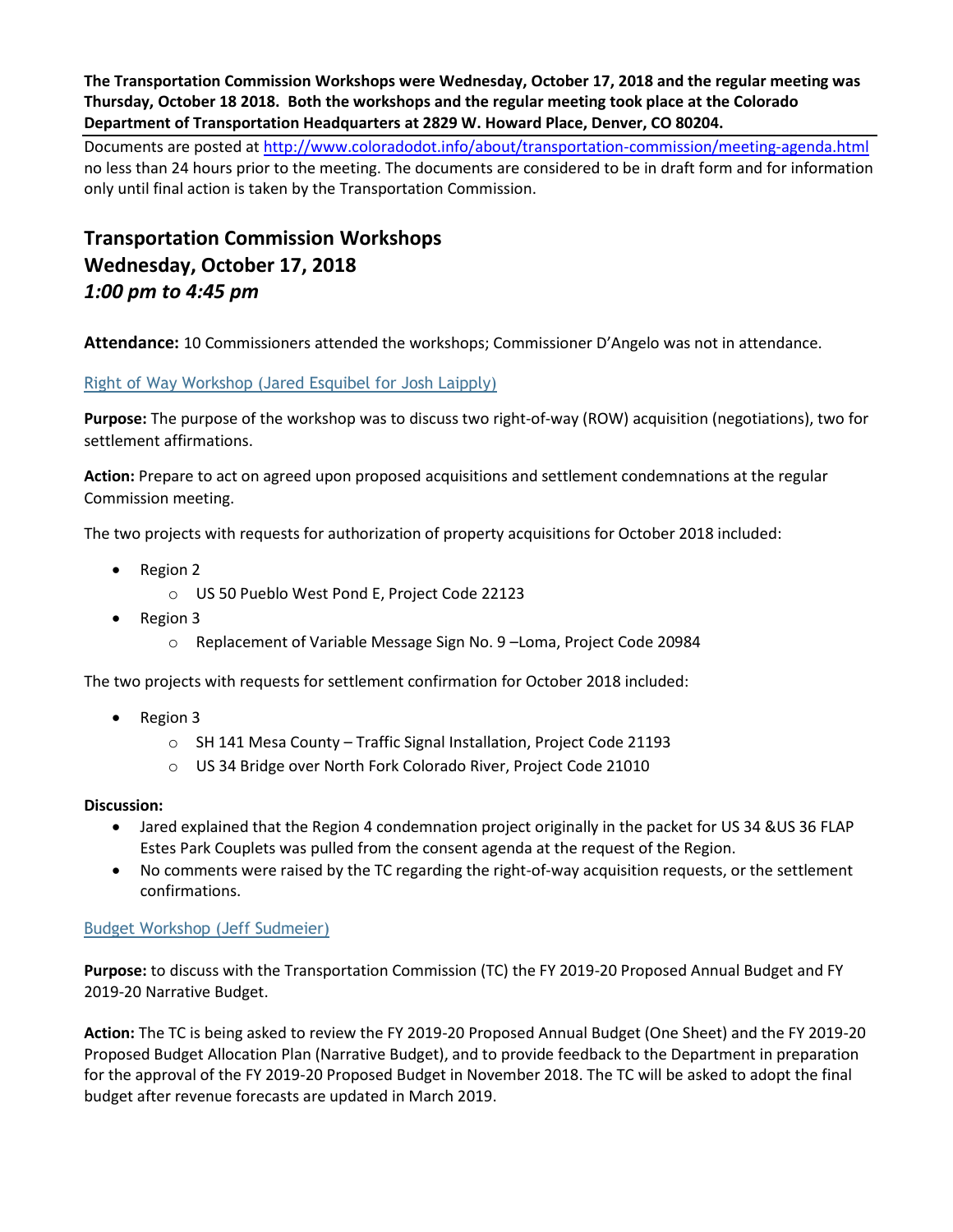#### **Discussion:**

- Jeff highlighted the proposed changes to the FY 20 annual budget, which were primarily branding and nomenclature changes.
- An overview of the FY 2020 annual budget approval process was provided.
	- $\circ$  In November, the TC will approve the FY 20 budget to be submitted to the state.
	- $\circ$  In February 2019 will come back to TC to review further updates resulting from the Work Plan budget process.
	- o TC will approve the final budget in March 2019.
- Commissioner Hofmeister expressed concerns over the decrease in the Maintenance Level of Service (MLOS) budget. Jeff explained that the amount for asset management and maintenance is still \$755 million and that an additional \$100 million of FY 19 from SB 1 funds was added in.
- Commissioner Scott noted the increases now are temporary (2 years for SB1), and wants to be sure other plans are being considered.
- Several options where the TC is permitted flexibility to spend and move funds were described. Staff advised the TC to wait on acting on this until February 2019, when more is known about revenues.
- Commissioner Thiebaut supported increasing funds for asset management. Question was whether or not we need to decide on how to spend SB 1 funds now or wait until next year. The answer is the TC may wait until next year.
- Commissioner Hall supported the idea of waiting until next year to decide.
- CDOT Executive Director, Mike Lewis, noted that no decisions are being requested today, just brainstorming with TC on potential options, and how they compare.
- Jeff also discussed a preview for a decision tomorrow that is an item on the agenda for SB 267 with a proposed project list on how to spend the first year of SB 267 funds – this list was vetted previously with the TC. Projects are based on readiness for year one. Changes in allocations since November are shown also.
- Commissioner Thiebaut supported voting for the resolution regardless of the upcoming election. Projects have merit, let's get things going. In terms of allocation of reserve funds, work on a backstop for the worst-case scenario, like the I-25 Gap project, we have to move forward.
- Commissioner Scott noted how the funding for the Gap project is relying on the passing of the propositions – wanted to know if this is common knowledge. Outsiders believe funding is there without propositions passing.
- Herman Stockinger, CDOT Deputy Executive Director, noted that since the Gap project is out there already, there is momentum, and a strong incentive exists to get funding for this project, regardless of what happens.
- Jeff noted that the project list for tomorrow's approval is \$44 million. Will still come back to TC to discuss the spending of the extra funds that were unanticipated.

## [TC Program Reserve/Redistribution Allocation Workshop \(Jeff Sudmeier\)](https://www.codot.gov/about/transportation-commission/documents/2018-agendas-and-supporting-documents/october-2018/2-tc-program-reserve.pdf)

**Purpose:** To discuss with the TC the Fiscal Year (FY) 2017-18 revenue reconciliation, the resultant TC Program Reserve Fund balance, and options for the allocation of funds.

**Action:** No action is requested this month. Staff requests TC direction on options relating to the allocation of TC Program Reserve funds, including additional funds resulting from FY 2017-18 revenue reconciliation and FHWA redistribution.

- Jeff discussed ideas and options for distribution of the revenue reconciliation that provides extra dollars to CDOT.
- In summary, the Transportation Commission Contingency Reserve Fund (TCCRF) has \$214 million, normally keep about \$40 million there.
- Jeff provided an overview of existing planned draws from the TCCRF, and existing commitments. Staff suggested TC consider payment of these items first with extra funding.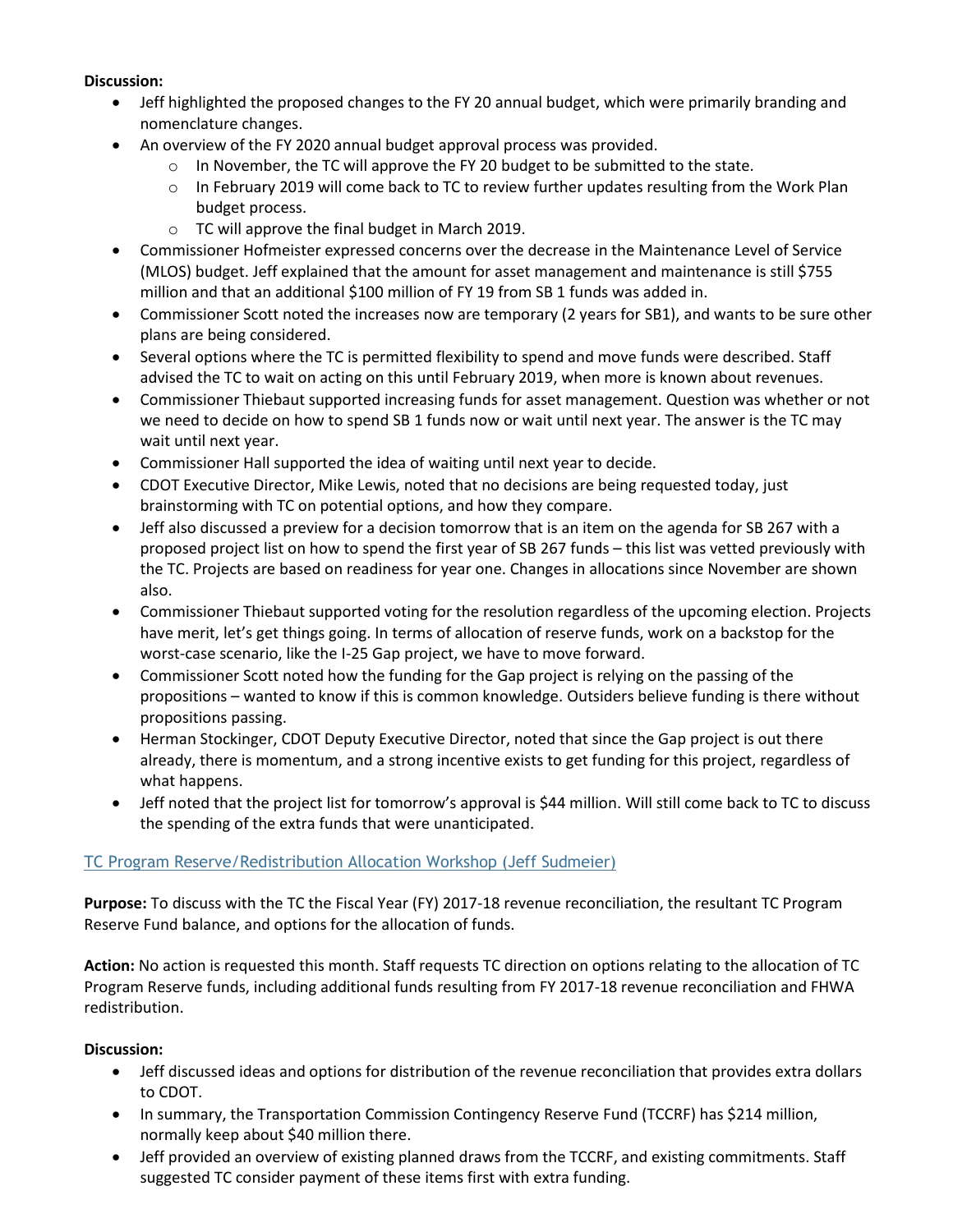- A back and forth discussion among the Commissioners occurred. Commissioner Thiebuat felt we may or may not have flexibility on how to spend funds with planned draws and existing commitments, but we may want to move in another direction.
- Commissioner Gifford supported the idea of starting with planned draws and existing commitments.
- Commissioner Scott liked the concept of focusing the funding on safety CDOT's number one focus as noted by Commissioner Thiebaut previously.
- Funding of advanced mobility projects could increase safety substantially, but what about now.
- Commissioner Hofmeister strongly expressed to not distribute funds throughout the Department but spend the money on improving the roads. Not comfortable with spending on ITS at this point. For example, \$8 million is needed for a passing lane on SH 40 – we could do this project with this money.
- Jeff pointed out that previous discussions on this topic focused on spending dollars on one-time needs not programs or projects. – but instead pay for things not regularly budgeted.
- Commissioner Peterson noted that some items do not balance, e.g., safety improvements vs. data collection.
- Mike Lewis noted this is the limited funds for a lot of needs scenario; we come back to Policy Directive 14 for all assets, to identify which investments move the needle for performance.
- It was noted that Rest Areas get a lot of public attention when they close and public outcry occurs that CDOT needs to respond to.
- Debra Perkins-Smith reminded the TC that in six months or so staff could be coming back to the TC with an emergency funding request, and this should be considered.
- Commissioner Hofmeister like the idea of considering having funds on reserve for emergencies take from TCCRF after emergency occurs is better investment of dollars.
- Commissioner Connell stressed the importance of striping improvements along roadways.
- Commissioner Stuart agreed that our customers, via the telephone town halls, expressed major concerns with striping, rest areas, and what we are doing to prepare for the future.
- After much back and forth discussion on whether to move forward on a decision or not, Mike Lewis requested the TC to agree to come together in November to engender further discussion.

# [CDOT Safety Programs Primer \(Darrell Lingk, Ryan Rice, Charles Meyer\)](https://www.codot.gov/about/transportation-commission/documents/2018-agendas-and-supporting-documents/october-2018/3-cdot-safety-primer.pdf)

**Purpose:** Discuss with the TC in more depth a presentation of the CDOT safety programs, via a request during the August 2018 Workshop.

**Action:** Information only.

- Charles Meyer, CDOT Traffic Safety Manager, provided an overview of key planning efforts pertaining to safety – the Strategic Highway Safety Plan (SHSP), that uses 4-5 years of crash data to assess safety and develop strategies to improve safety.
- A key safety funding program is the Highway Safety Improvement Program that provides \$30 million annually to pay for safety improvement projects. The average cost/benefit ratio for these projects is roughly 2.62.
- Discussion on this new SHSP will be very different from the previous plan; crashes have increased and more distracted driving is a major concern.
- Data has about a two-year lag for consistent and clean data; more current data is available, but it is not accurate. Initially comes for the Department of Revenue.
- Level of Safety Service is one method and measure for comparing similar roadways and identification of the potential crash reductions that may occur along a corridor or an intersection.
- Mike Lewis noted that most causes of crashes are not something that CDOT can influence or move the performance needle on, because most are behaviorally based; however, connected vehicles could provide a leap forward in reducing crashes.
- Darrell Lingk, CDOT Safety Program Manager, provided a description of the safety campaigns that CDOT leads in an effort to change behavior. A Problem Identification Report is published annually that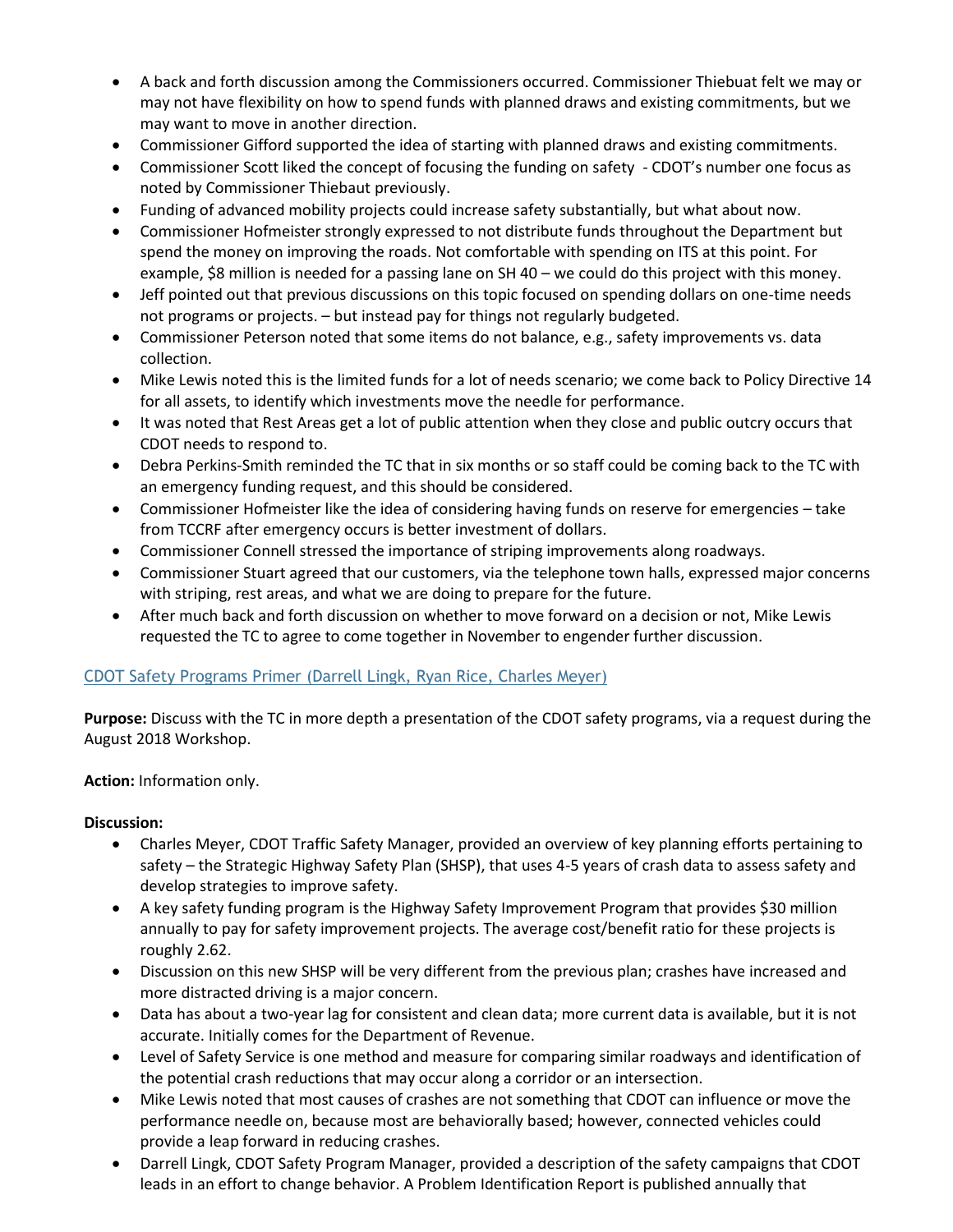highlights causes for crashes. CDOT receives \$2.7 million in federal funds and \$1.2 million in state funds for education and enforcement programs to endeavor to increase safety. National Highway Transportation Safety Administration provides federal funds of \$12 million for education campaigns.

- Commissioner Thiebaut requested that any results of recently completed safety plans or other ongoing activities be shared with the TC as soon as possible.
- Commissioner Scott asked Charles if one thing could be done with the most impact now, what would it be. Charles responded that a primary seatbelt law be passed, which CDOT does not have much control over.
- Commissioner Gilliland noted that this was taken to the state legislature last year but it did not pass; need a strategy with legislators to get this through.
- Commissioner Gifford noted that the concern was that this law would provide another rationale for stopping motorists where often civil rights have the potential to be violated.
- Commissioner Stuart asked about bicycle safety data; it was explained that the CDOT Bicycle/Pedestrian unit reports on this.
- Commissioner Scott requested CDOT safety staff to come back to TC with maximum impact strategies for safety.
- Commissioner Hofmeister noted that rumble strips in certain instances cause road deterioration along the joint, especially when standing water covers joints. Please consider finding a solution to this problem.

# [Colorado Freight Plan \(Debra Perkins-Smith and Tim Kirby\)](https://www.codot.gov/about/transportation-commission/documents/2018-agendas-and-supporting-documents/october-2018/4-co-freight-plan.pdf)

**Purpose:** To provide the TC with an overview and update on the development of the Colorado Freight Plan (CFP).

## **Action:** Information only.

#### **Discussion:**

- Staff to send out a link to the draft plan next week to the TC, when it is available.
- Will potentially discuss in [more detail with TC next month,](https://www.codot.gov/about/transportation-commission/documents/2018-agendas-and-supporting-documents/october-2018/5-mobility-choice-blueprint-update.pdf) if necessary.

## [Mobility Choice Blueprint Update \(Debra Perkins-Smith\)](https://www.codot.gov/about/transportation-commission/documents/2018-agendas-and-supporting-documents/october-2018/5-mobility-choice-blueprint-update.pdf)

**Purpose:** To provide the TC members with an overview and update of the Mobility Choice Blueprint Project.

## **Action:** Information only.

- Debra Perkins-Smith introduced the consultant Project Manager of the Mobility Blue Print project, Rick Pilgrim of HDR.
- Rick provided an overview of the Mobility Choice Blueprint Project, which is a collaborative effort between CDOT, Denver Regional Council of Governments (DRCOG), Regional Transportation District (RTD) and the Denver Metro Chamber. This project group is scheduled to disband (sunset) as of December 31, 2018.
- The unified vision is a partnership of public and private organizations focused on changing how we move, and making the Denver metro area a better place to work and live.
- The purpose is to come together to provide recommendations to encourage the most effective technologies and approaches, maximizing mobility to meet our long-term goals of enhanced quality of life and increased economic vitality across the metropolitan region.
- The hope is that individual entities, working together will implement the plan by leveraging funds, and engaging the private sector.
- This project used a ground up approach to getting input, and compared scenarios for trends, with preliminary and final recommendations to be developed including policies and programs.
- A Draft Mobility Choice Blueprint document is due in November 2018, we will come back to the TC to share and discuss this document in the new year.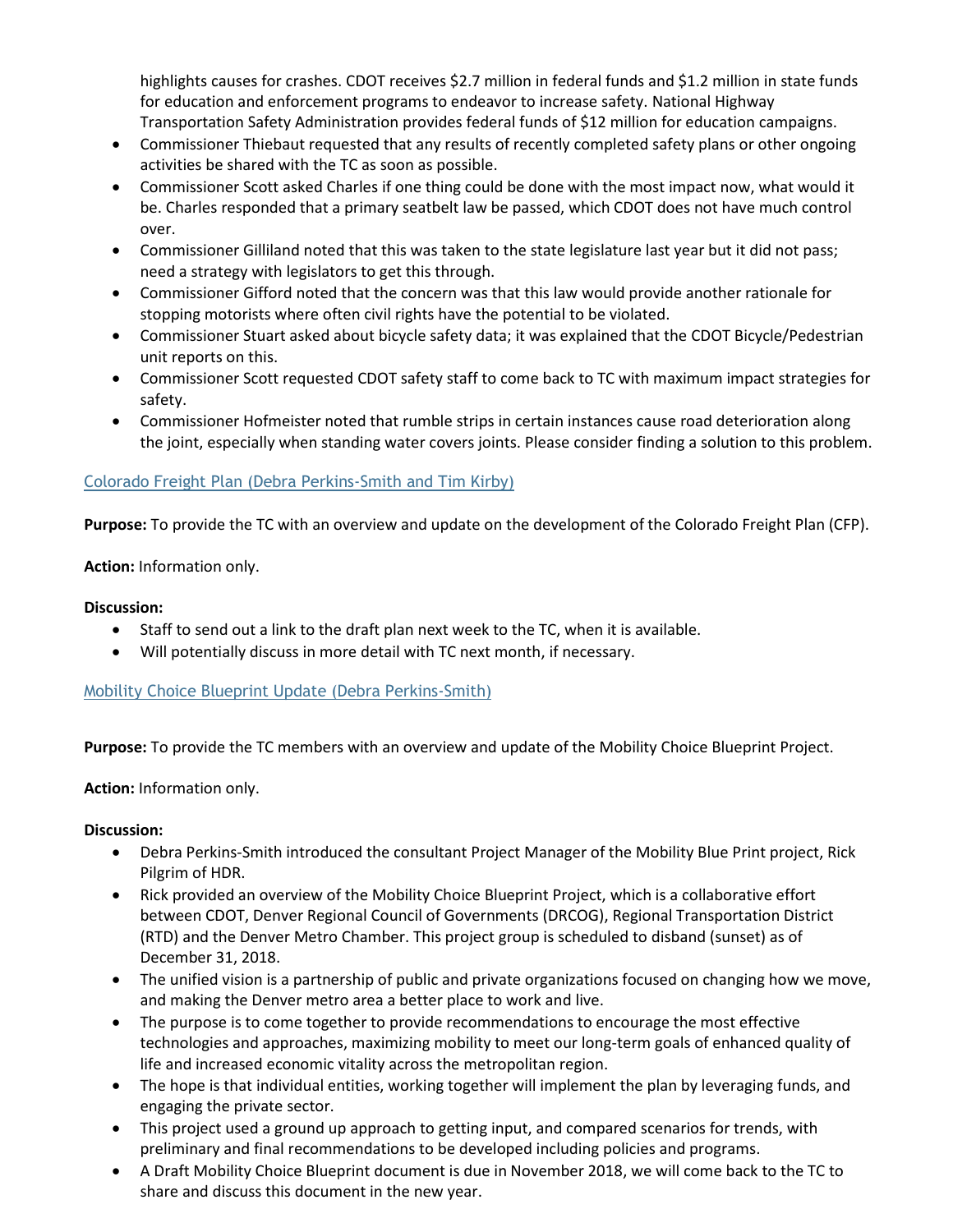- A project website exists with a quiz for stakeholders. Three project deliverables will include a brochure, full document and a 50-page technical report with appendices.
- The looming problem is that as autonomous vehicles (AVs) enter the market, depending on how ownership plays out, major increases in vehicle miles traveled (VMT) could result from additional populations being able to be driven, along with the potential for zero occupancy vehicle trips being generated as vehicles drive to parking/storage destinations. Need to plan ahead to get policies in place to encourage shared AV ownership and discourage zero occupancy trips.

#### [FHWA Competitive Bridge Grant Program Progress Briefing \(Matt Cirulli & Mike Collins\)](https://www.codot.gov/about/transportation-commission/documents/2018-agendas-and-supporting-documents/october-2018/6-fhwa-grant-program-joint-workshop.pdf)

**Purpose:** To provide the TC information on the Notice of Funding Opportunity (NOFO) released by the FHWA on September 5, 2018 for the FY18 Competitive Highway Bridge Program.

**Action:** Information only.

#### **Discussion:**

- Mike Collins noted that the key ask from the TC next month will be for \$15 million to provide match funds for a Rural Bridge grant application.
- Grant was announced on September 5, 2018.
- FHWA grant criteria are economic vitality, life cycle cost, and project readiness.
- Three project bundles have been identified for submittal:
	- $\circ$  Bundle 1 Harlan and SH 93 along I-70. Good P3 opportunity with resiliency opportunity. The major safety risk is that the concrete batch is at end of its useful life.
	- $\circ$  Bundle 2 Region 2 Timber structures along frontage roads, this is a low cost treatment to replace with culverts – project is scalable and alleviates existing high maintenance costs.
	- $\circ$  Bundle 3 Eastern Plains R1 and R4 load restricted bridges.
- If CDOT is selected for a grant it could potentially double the amount of bridges CDOT could address leveraging grant and Bridge Enterprise (BE) funding.
- Mike Lewis noted that we could get \$4 for every \$1 spent on this program; 25 states are eligible and we understand only 15 states are submitting applications. Good chance exists for CDOT to be selected.
- Mike McVaugh, CDOT Region 5 Regional Transportation Director, noted that funding as a result of partnership also ranks higher, so the TC match would help elevate CDOT's submittal.
- Commissioners Connell, Gifford and Hofmeister all expressed support for providing the funds for these grant submittals.

## [Managed Lanes Discussion \(Amy Ford](https://www.codot.gov/about/transportation-commission/documents/2018-agendas-and-supporting-documents/october-2018/7-managed-lanes-discussion.pdf) and Lisa Streisfeld)

**Purpose:** Managed lanes are comprised of a set of operational strategies to improve traffic flow on highways in response to changing conditions. These strategies reduce congestion, improve safety, and improve reliability. Policy Directive number 1603.0, concerning "Managed Lanes," was approved in December 2012 by the Colorado Transportation Commission. As part of Section VII., Implementation Plan, "CDOT staff shall develop guidance to support this Policy Directive." This workshop provides an update to the TC on the preparation of the Colorado Department of Transportation Managed Lanes Guidelines document.

#### **Action:** Information only.

- The purpose of the guidance is to comply with the implementation plan outlined in PD 1603.0.
- Guidance will provide information regarding how and when CDOT should consider using managed lanes.
- Managed lanes are more than just toll lanes, they are a number of tools to manage transportation demand in real time. It is a method to enhance roadway capacity.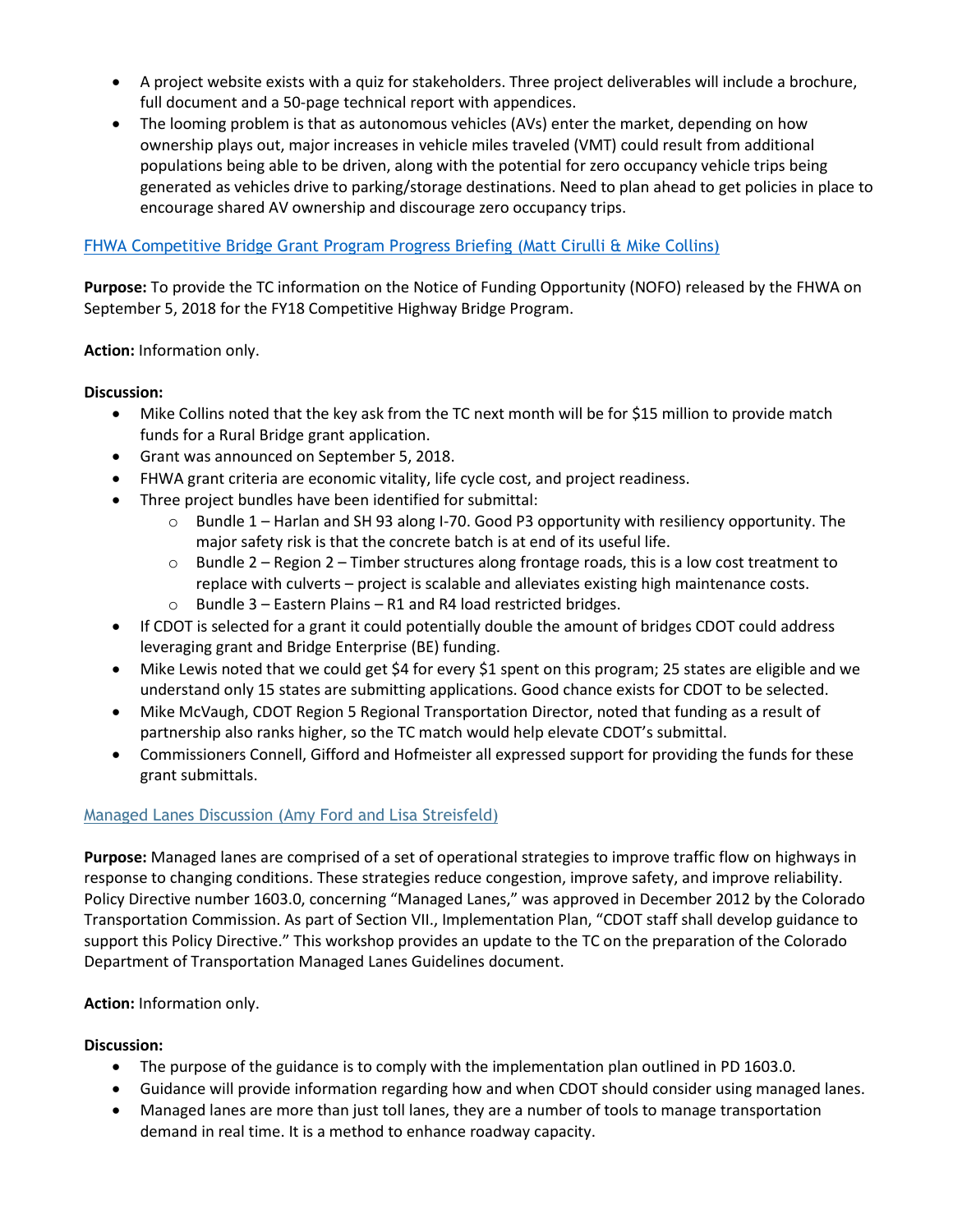- Part of the guidance is the creation of a decision toolbox this check list will help to determine if and when it makes sense for a given project. Also provides a method to document how and why the decision is made to include or not include managed lanes.
- Commissioner Stuart recommended modifying one of the questions on the check list related to existing transit – should include consideration of areas without existing transit that desire it, but don't have it due to lack of funds.
- Guidance will include and refer to data that is obtainable and feed into performance measures.
- Commissioner Scott asked if CDOT is already considering managed lanes in projects, without having the guidance in place.
- Mike Lewis explained that the guidance will make consideration of managed lanes more systemic, but its consideration is incorporated into decisions now.
- Commissioner Thiebaut thanked staff for working on this usually the public only sees managed lanes as toll lanes – need education materials to dispel this misconception.
- Lisa Streisfeld, CDOT Mobility and Operations Planning Performance and TDM Manager, noted that the intent of the guidance is to provide a proper definition for managed lanes, and the various types that include express toll lanes. An idea is to provide photos of the different types of managed lanes to be more clear.
- Commissioner Thiebaut noted that the managed lane presentation from November 2017 that went to the TLRC is another good resource to consider, although some the managed lane status information may need updating.
- Commissioner Gilliland noted that the guidance will provide consistency in evaluations which is good and important.
- Debra Perkins-Smith also noted that the checklist is helpful, and that the NEPA process will consider managed lanes and is part of the checklist too.
- Commissioner Peterson requested an edit related to the managed lane going to TC for consideration.
- Commissioners noted that for major highway projects, the managed lane evaluations should be presented to the TC.

## [Technology Committee \(Amy Ford](https://www.codot.gov/about/transportation-commission/documents/2018-agendas-and-supporting-documents/october-2018/8-tech-committee.pdf) and Lisa Streisfeld)

**Purpose:** Provide the TC an update on several key RoadX initiatives.

**Action:** Information only.

- Amy Ford, CDOT Advanced Mobility Chief and Communications Director, provided some updates on the RoadX projects. CDOT is moving on an EasyMile AV shuttle second request. The first request was a demonstration of the shuttle back in December 2017. EasyMile is a first and last mile AV shuttle service that is working in partnership with RTD, Panasonic, City and County of Denver, DEN, and a private land developer with a project occurring in the Panasonic campus area. The Mobility Task Force is working on a six-month pilot of phase 1 to begin early November 2018 to run a 1.5 mile loop under an RTD Route 61 AV moniker (with an AV ambassador onboard to monitor movement) between the Pena Station and Park-N-Ride Lot to the Panasonic Building. The second phase would be a shuttle service between Pena Station to a bus stop at Tower Road and  $61<sup>st</sup>$  Avenue. A private land development is occurring in the vicinity of the phase 2 trip, and EasyMile would be integrated into the private land development plans for this area.
- Mike Lewis noted the idea with this Advanced Mobility Task Force is to help to ensure that community x doesn't have different AV guidelines from community y. This effort will assist in having a consistent approach to moving forward, which is important.
- Peter Kozinski is leaving CDOT, we are figuring out next steps for RoadX over the next three years. Rebecca White is taking Peter's place to lead the RoadX program.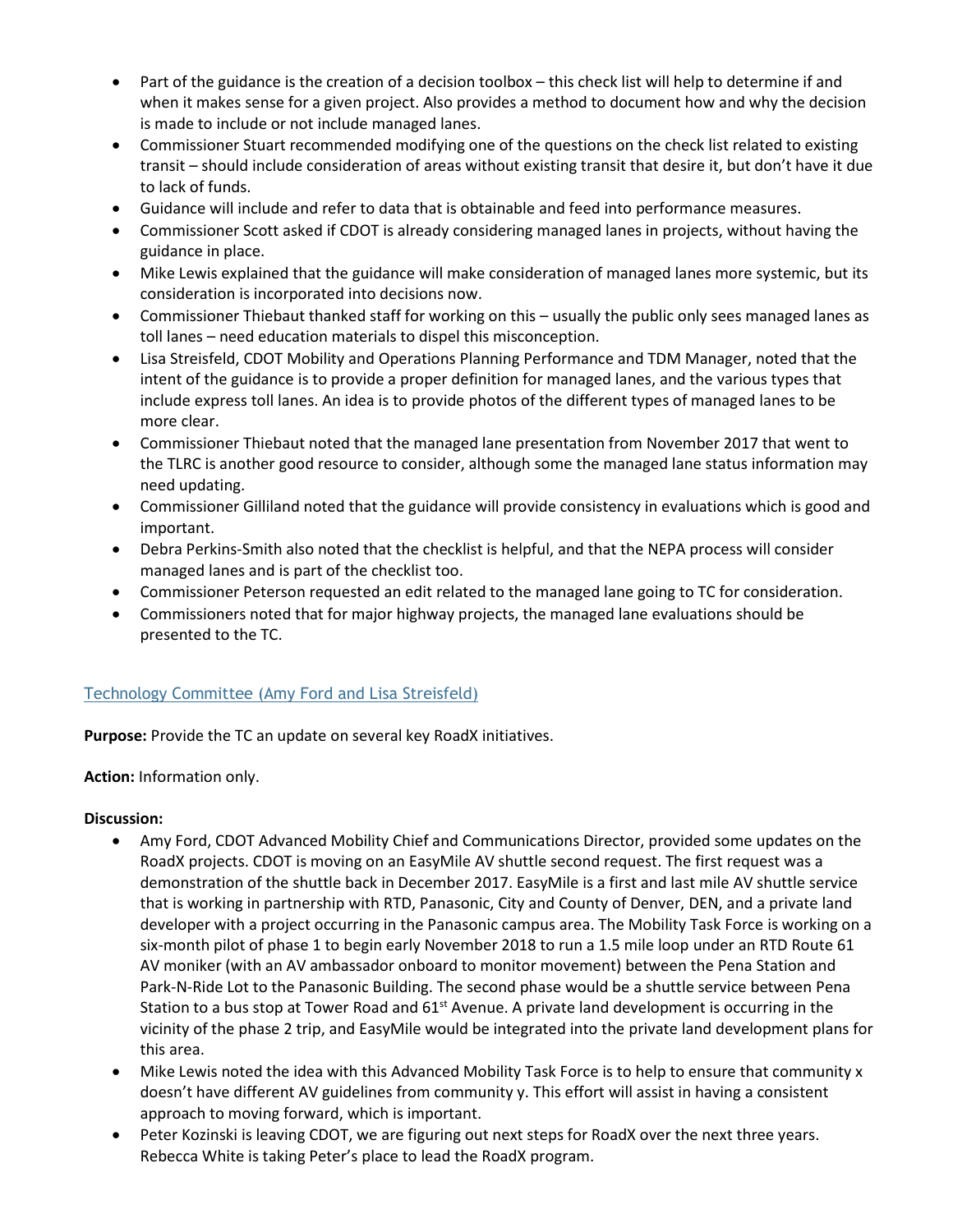- Lisa Streisfeld provided an overview of a (Rapid Travel) State Benefits and Opportunity Study to determine a framework for how CDOT would support and help with providing opportunities for these technologies to evolve. Working to consider how to plan and implement these new technologies – e.g., Hyperloop, SkyTran, and Arriva.
	- $\circ$  Would need to determine CDOT's role, and how public private partnerships would participate.
	- o Arrivo has test in Las Vegas where cars get on sleds for rapid travel.
	- o Elon Musk's Boring Company is testing underground rapid travel in Chicago.
- Commissioner Stuart noted that US 36 group was contacted by the Boring Company to consider rapid travel under US 36.
- Commissioner Gilliland noted that this is all very exciting, but asked how far should TC and CDOT play in this before the technology occurs.
- Commissioner Scott asked about leveraging efforts with other states to keep costs down for this type of work.
- Mike Lewis explained that through the RoadX program Colorado and CDOT have notified tech companies that we are open for business, to entice testing here. We are setting a framework for when these technologies eventually come along, and determining how to make decisions, identify challenges and opportunities. We are setting the stage to ask questions.
- Amy noted that CDOT is part of a multi-state coalition to talk about this; other states are working on this.
- Commissioner Gilliland noted that she supports what RoadX has brought to us, with this feasibility study and looking at various technologies – as we move forward we need to understand how CDOT continues to play a role in this. Mostly related to next steps.
- Amy noted that the TC will be kept informed and we will continue conversations with the TC on this.
- Commissioner Thiebaut noted that there will be a need to reach out to the state legislature to deal with interstate issues at some point.
- Mike Lewis noted an example of high speed rail in Florida the Brightline that is a \$3 billion project that is all privately owned. This is an example of a large private industry investment in transportation.

# **Transportation Commission Regular Meeting Thursday, October 18, 2018, 9:30 am – 11:30 am**

**Call to Order, Roll Call:** Ten Commissioners attended with Commissioner D'Angelo excused.

## **Comments of Individual Commissioners**

- Commissioner Zink noted a thank you from the community of the Town of Silverton, the town was very grateful that the road to their town was kept open during the recent fire and rock fall event. Commissioner Zink held up a yellow diamond-shaped road sign that was presented to Commissioner Zink and CDOT from the town that read – *Thank you CDOT for keeping Silverton open!*
- Commissioner Gilliland mentioned attending several town hall meetings to discuss transportation needs and the Propositions 109 and 110. There is much confusion regarding the differences between the two ballots and any clarifications we can provide is a good thing.
- Commissioner Scott also expressed concerns and disappointment regarding the misunderstanding regarding the Propositions 109 and 110. We will be challenged if at least one passes to get the projects completed, and if not, we don't get the funding.
- Commissioner Stuart noted the telephone town hall meetings and the variety of stakeholders that attended. Really appreciated hearing from the public and their ideas on how to make improvements. Thanked Mike Lewis for his participation and for taking the hard questions, answering comments by acknowledging what CDOT is doing in response to concerns, and/or providing the rationale for why CDOT can't take action immediately. There is a major misconception regarding the distinction between what CDOT is responsible for and for what the Regional Transportation District (RTD) is responsible. Thanked CDOT staff and the public for their participation.
- Commissioner Connell recognized Herman for traveling to attend meetings during a blizzard. Press in her area is generally supportive of Proposition 110. There is not much time left to get the word out.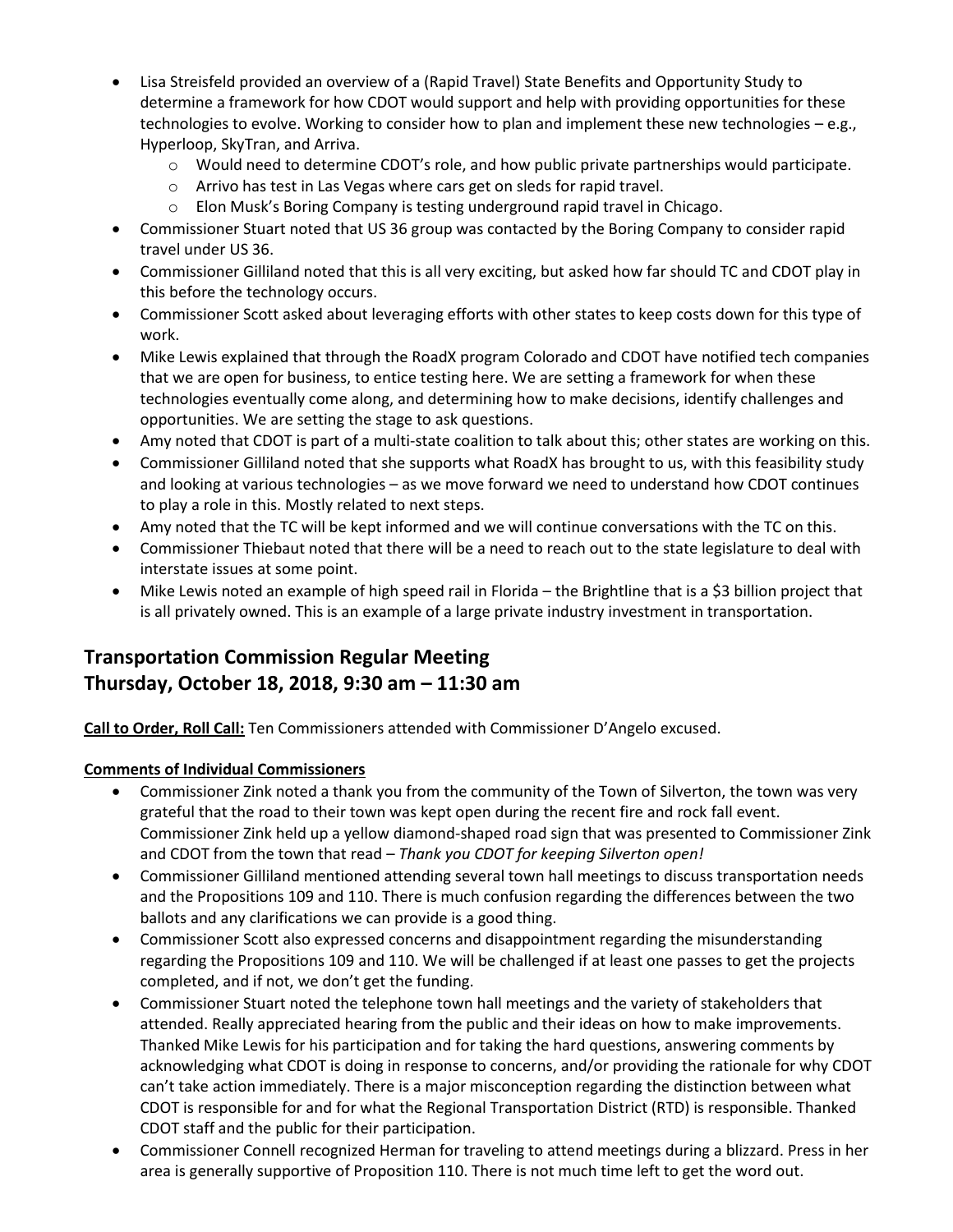- Commissioner Hall confirmed the confusion between CDOT and RTD responsibilities; attended a meeting in the remote area of Gateway Colorado. Getting the word out about the transportation propositions.
- Commissioner Hofmeister had no report out this month.
- Commissioner Peterson noted that he attended town halls and really enjoyed them. There is a misunderstanding that locals won't get any funding from Proposition 110, which is a concern as this is a broad-based funding mechanism for transportation.
- Commissioner Thiebaut attended a telephone town hall last night with Commissioner Scott and Karen Rowe, CDOT Region 2 Regional Transportation Director. Expressed concern that public sentiment is that they want their transportation issues resolved, but don't want to pay for it – they want something for nothing. Wrote articles on this topic for local papers. Thanked CDOT staff and appreciated their support.
- Commissioner Gifford mentioned attending telephone town halls, helped an employer explain Propositions 109 and 110 to their employees, as they were confused regarding the propositions. Commissioner Gifford also mentioned attending the Transportation Summit held the end of September.

#### **Executive Director's Report (Michael P. Lewis)**

- A new Central 70 Project Manager has been hired on at CDOT Keith Stefanik. Welcomed Keith in his new role at CDOT.
- The American Association of State Highway and Transportation Officials (AASHTO) conducted a policy forum in September. Met to discuss what to propose for the upcoming Federal Authorization bill for transportation in 2020. Eleven topics covered: (1) Autonomous vehicles – CDOT is leader in this arena with the focus of the Advanced Mobility leadership of Amy Ford; (2) Data management and analytics our Chief Data Officer is taking this on for CDOT; (3) Funding and finance – recognizing the gas tax is no longer a sustainable funding source – looking to road user charges; (4) Operations – CDOT's Mobility and Operations Division (a new name for TSM&O) is on the forefront of this; (5) Performance-based planning; (6) Planning – the Statewide Transportation Advisory Committee (STAC) at CDOT is an example of bottom up stakeholder participation that can serve as a national example; (7) Project delivery/emergency response; (8) Environmental clearance processes; (9) Research and innovation; (10) Safety; (11) Security and resiliency (Mike is chair of this AASHTO committee).
- The Transportation Summit was a great and successful event with over 750 attendees to learn and share ideas on transportation in Colorado. This event focused on the "power of partnerships".
- Attended the Resilience Innovations Summit and Exchange (RISE) event held in early October here in Denver. CDOT is not alone in their interest in this topic; CDOT is a leader for inland states – much work is being done for coastal states. Many CDOT staff gave presentations. Mike thanked staff for their work to make this event a success.

## **Chief Engineer's Report (Jared Esquibel for Josh Laipply)**

- CDOT is preparing for the November 6 election, to get ready to put out projects in a short timeframe. This includes coordinating with the Colorado Contractors Association to make sure they have the staff and materials to fulfill upcoming contracts if one or both the propositions pass.
- CDOT is working on the potential bottlenecks for construction project schedules and how to streamline those processes, particularly the processes related to: environmental clearance, right-of-way acquisition, and contracts. Other work includes evaluating projects for bundling related to interstate projects.
- Recognized the work of the Bridge Enterprise and Staff Bridges on grant applications for a Rural Bridges grant program. Notice of the grant came in on September 5, with a quick turnaround time for submittals. CDOT is submitting three bundles (I-70 from Harlan to SH 93, Frontage Road Timber Bridges, and Eastern Plains load restricted bridges) of projects. Twenty-five states are eligible to submit applications and we hear that only 15 are intending on submitting applications. Hope to have a good chance to be selected for some grant money. Thanked the TC for their support to add matching funds to make the CDOT submittal even more attractive. This elevates our bridge program.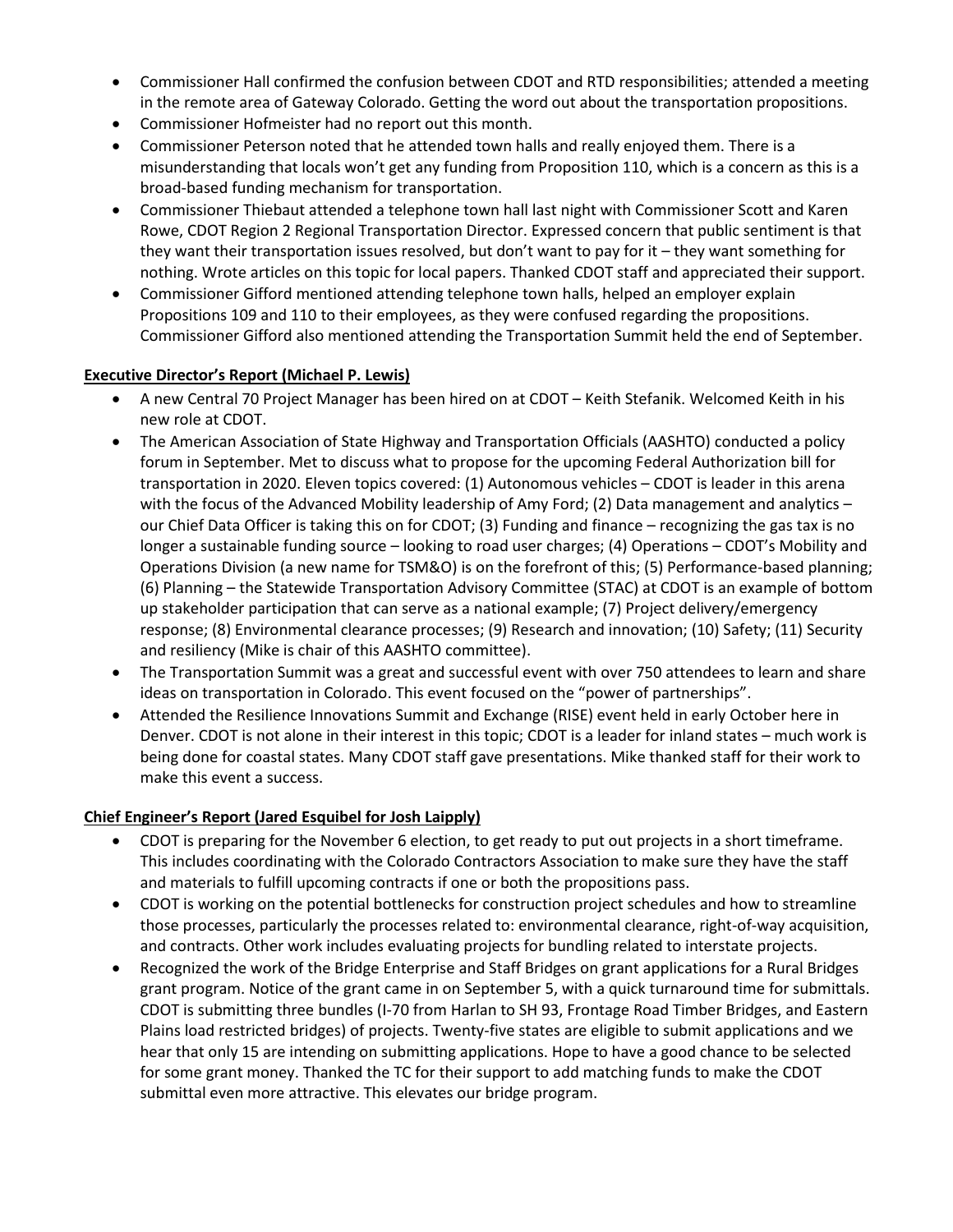# **High Performance Transportation Enterprise (HPTE) Report (David Spector)**

- Announced that Thad Noll, a member of the STAC and the HPTE Board is retiring and moving the Mexico. The HPTE Board said goodbye to Thad this month. Recognized Thad for all his work and service on the STAC and the HPTE Board.
- Central 70 won two public private partnership (P3) Awards for: Best Financial Structure, and Best Road, Bridge, and Tunnel project.
- A summary of a presentation provided to the Transportation Legislative Review Committee (TLRC) was provided regarding the SB 1801 legislation that requires HPTE to provide a report on the status of Managed Lanes in Colorado to the state legislature. First, Colorado is not the only state engaging in implementing managed lanes – showed a map of other projects within the nation. Colorado has approximately 200 miles of constructed or planned managed lanes. Not all managed lanes are toll lanes. Two in Colorado are not toll lanes. The mechanism to finance managed lane projects include: loans (e.g., TIFIA), leveraging grant funds, and private equity. Approximately \$3 billion of projects have been built in Colorado for 8-9 projects. Without managed lanes, only 1-2 of these projects could have been built. Polling conducted noted that folks originally opposed to managed lanes, after education, and familiarity, tend to support and use the managed lanes. Managed lanes have proven records of decreasing travel times and improving mobility.
- Commissioner Connell requested that a copy of this presentation be distributed to the TC and also the report. David agreed to send the presentation and when the report is available, to send that to the TC also.
- Commissioner Scott noted we need to reach out to individual legislators as this information is easily absorbed and is compelling.
- Commissioner Thiebaut noted that he initially has been against toll lanes as transportation should be equally available to all, but recognized that this is one tool in our toolbox to keep things moving, and increase mobility without raising taxes. However, there is a danger that the public perception may be that there is no need to raise taxes in general, which is a misconception.

## **FHWA Colorado Division Administrator's Report (John Cater, Division Administrator)**

- The RISE Summit had impressive attendance, approximately 40 states were represented there; CDOT is a clear leader in this arena. CDOT staff did a great job presenting on many topics.
- The Transportation and Environmental Resource Committee (TERC) met recently. This is a great forum for state and federal transportation and environmental agencies to come together that does not exist in other states. Discussed how various state and federal agencies can work together if one or both propositions pass to expedite project delivery.
- Mike Lewis noted that the Sierra Club has announced their support of Proposition 110.
- The wildlife process between CDOT and Colorado Parks and Wildlife is an innovative partnership.
- FHWA is revamping its internal risk assessment process that is forthcoming. Also will now use the fiscal year based calendar – which is October 1 through September 31.
- FHWA is going through changes. A new Executive Director has been appointed, Tom Everett. Tom is an engineer with experience similar to CDOT's Chief Engineer. Tom is to serve in his new role soon.

## **STAC Report (STAC Chair, Vince Rogalski)**

- STAC meeting in September was truncated due to STAC members also attending the Transportation Summit on the same day.
- Discussed SB 1 dollars and recommendations on how to spend these dollars. STAC is in the process of developing a report to forward to the TC for consideration.